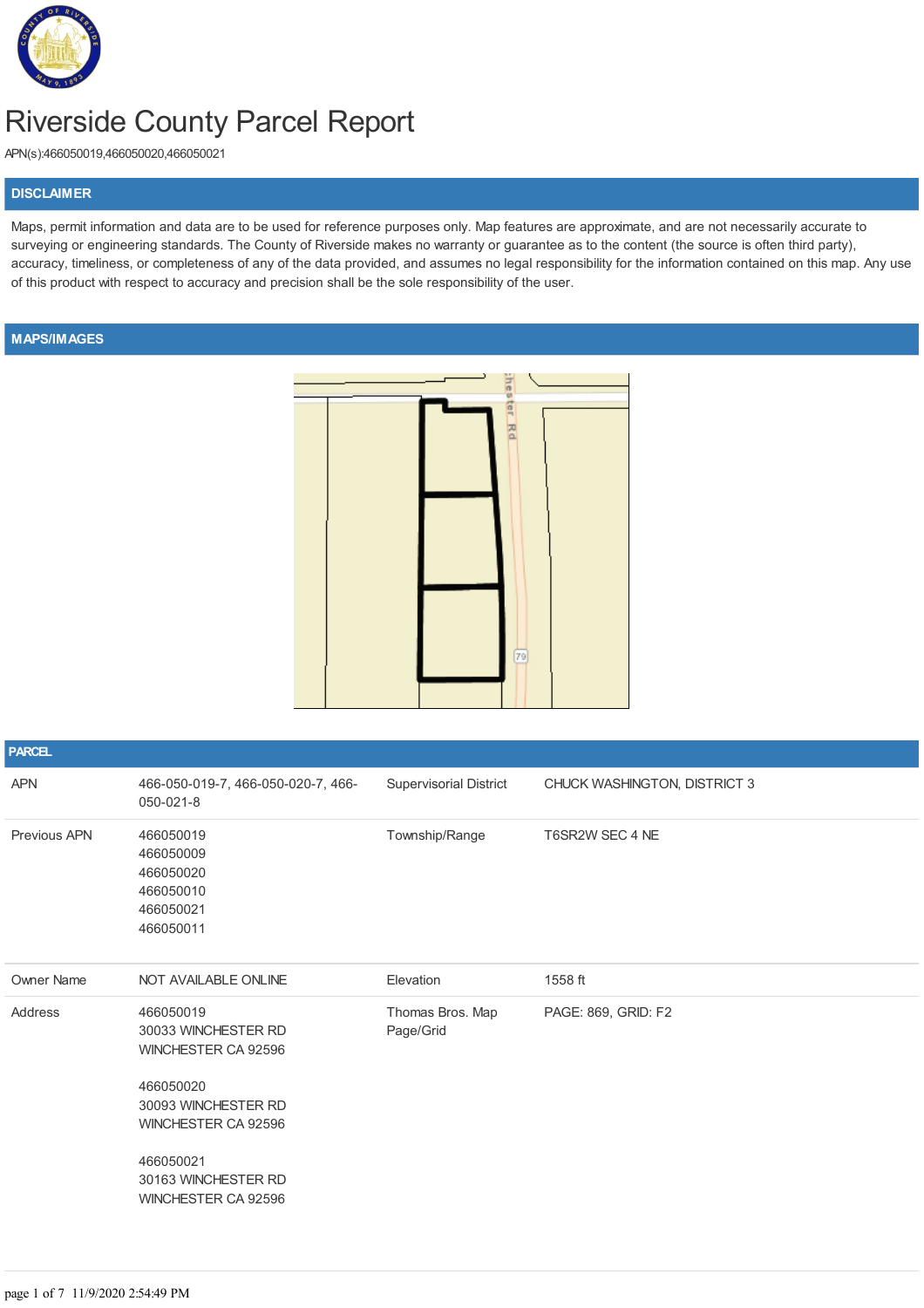| <b>Mailing Address</b>     | 466050019<br>668 N COAST HWY<br>LAGUNA BEACH CA 92651<br>466050020<br>668 N COAST HWY<br>LAGUNA BEACH CA 92651<br>466050021<br>668 N COAST HWY<br>LAGUNA BEACH CA 92651                                                                                                                                                             | Indian Tribal Land              | NOT IN A TRIBAL LAND                                                  |
|----------------------------|-------------------------------------------------------------------------------------------------------------------------------------------------------------------------------------------------------------------------------------------------------------------------------------------------------------------------------------|---------------------------------|-----------------------------------------------------------------------|
| <b>Legal Description</b>   | 466050019<br>Recorded Book/Page: RS 46/12<br>Subdivsion Name:<br>Lot/Parcel: 1<br>Block:<br>Tract Number:<br>466050020<br>Recorded Book/Page: RS 46/12<br>Subdivsion Name:<br>Lot/Parcel: 2<br>Block:<br>Tract Number:<br>466050021<br>Recorded Book/Page: RS 46/12<br>Subdivsion Name:<br>Lot/Parcel: 3<br>Block:<br>Tract Number: | City Boundary                   | NOT IN A CITY                                                         |
|                            |                                                                                                                                                                                                                                                                                                                                     | City Spheres of<br>influence    | NOT IN A CITY SPHERE                                                  |
| Lot Size                   | 466050019<br>Recorded lot size is 1.77 acres<br>466050020<br>Recorded lot size is 1.99 acres<br>466050021<br>Recorded lot size is 2.04 acres                                                                                                                                                                                        | March Joint Powers<br>Authority | NOT IN THE JURISDICTION OF THE MARCH JOINT POWERS<br><b>AUTHORITY</b> |
| Property<br>Characteristcs | 466050019<br>Year Constructed: 1776<br>Baths:<br>Bedrooms:<br>Construction Type: N/A<br>Garage Type:<br>Property Area (sq ft):<br>Roof Type:<br>Stories:<br>Pool: NO                                                                                                                                                                | County Service Area             | 146- LAKEVIEW/NUEVO/ROMOLAND/HOMELAND<br>ST LIGHTING, LIBRARY         |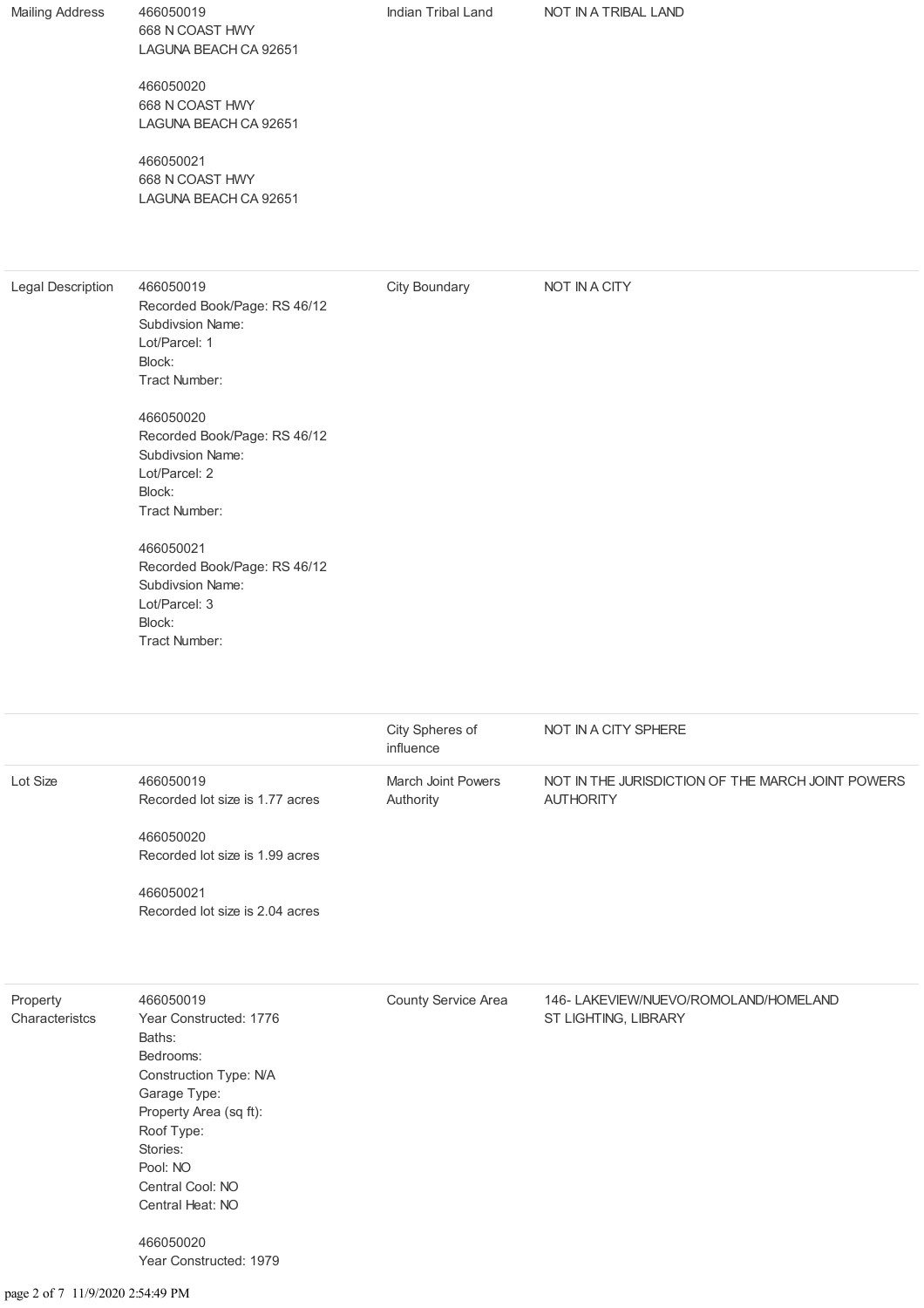Baths: 2 Bedrooms: 2 Construction Type: Wood or Light Steel (D) Garage Type: Property Area (sq ft): 1192 Roof Type: Rock/Composite Stories: 1 Pool: NO Central Cool: YES Central Heat: YES 466050021

Year Constructed: 1776 Baths: Bedrooms: Construction Type: N/A Garage Type: Property Area (sq ft): Roof Type: Stories: Pool: NO Central Cool: NO Central Heat: NO

| <b>Annexation Date</b>            | <b>N/A</b> |                               | <b>LAFCO Case</b><br>N/A               |                                                   |
|-----------------------------------|------------|-------------------------------|----------------------------------------|---------------------------------------------------|
| Proposals                         | <b>N/A</b> |                               |                                        |                                                   |
| <b>PLANNING more</b>              |            |                               |                                        |                                                   |
| <b>Specific Plans</b>             |            | NOT IN A SPECIFIC PLAN        | <b>Historic Preservation Districts</b> | NOT IN A HISTORIC PRESERVATION<br><b>DISTRICT</b> |
| <b>Land Use Designations</b>      |            | <b>CR</b><br><b>RM</b>        | <b>Agricultural Preserve</b>           | NOT IN AN AGRICULTRAL PRESERVE                    |
| General Plan Policy Overlays      |            | <b>N/A</b>                    |                                        |                                                   |
| Area Plan (RCIP)                  |            | Harvest Valley / Winchester   | Airport Influence Areas                | NOT IN AN AIRPORT INFLUENCE AREA                  |
| General Plan Policy Areas         |            | <b>HIGHWAY 79 POLICY AREA</b> | <b>Airport Compatibility Zones</b>     | NOT IN AN AIRPORT COMPATIBLITY AREA               |
| Zoning Classifications (ORD. 348) |            | R-R                           | Zoning Districts and Zoning<br>Areas   | <b>WINCHESTER AREA</b>                            |
| <b>Zoning Overlays</b>            |            | NOT IN A ZONING OVERLAY       | <b>Community Advisory Councils</b>     | WINCHESTER/HOMELAND MAC                           |
| <b>Residential Permit Stats</b>   |            |                               |                                        |                                                   |

N/A

| <b>ENVIRONMENTAL more</b>                                                                                       |                                                                            |                                                                                                           |                                                                                       |
|-----------------------------------------------------------------------------------------------------------------|----------------------------------------------------------------------------|-----------------------------------------------------------------------------------------------------------|---------------------------------------------------------------------------------------|
| <b>CVMSHCP (Coachella Valley Multi-</b><br><b>Species Habitat Conservation Plan)</b><br><b>Plan Area</b>        | NOT IN A COACHELLA<br><b>VALLEY MSHCP FEE AREA</b>                         | <b>WRMSHCP (Western Riverside</b><br><b>County Multi-Species Habitat</b><br>Conservation Plan) Cell Group | NOT IN A CELL GROUP                                                                   |
| <b>CVMSHCP (Coachella Valley Multi-</b><br>Species Habitat Conservation Plan)<br><b>Conservation Area</b>       | NOT COACHELLA VALLEY<br><b>CONSERVATION AREA</b>                           | <b>WRMSHCP Cell Number</b>                                                                                | NOT IN A CELL NUMBER                                                                  |
| <b>CVMSHCP Fluvial Sand Transport</b><br><b>Special Provision Areas</b>                                         | NOT IN A FLUVIAL SAND<br><b>TRANSPORT SPECIAL</b><br><b>PROVISION AREA</b> | HANS/ERP (Habitat Acquisition and<br>Negotiation Strategy/Expedited Review<br>Process)                    | NOT IN A HANS/ERP PROJECT                                                             |
| <b>WRMSHCP (Western Riverside</b><br><b>County Multi-Species Habitat</b><br><b>Conservation Plan) Plan Area</b> | <b>WESTERN RIVERSIDE</b><br><b>COUNTY</b>                                  | Vegetation (2005)                                                                                         | AGRICULTURE MAPPING UNIT<br>CALIFORNIA SAGEBRUSH -<br>(CALIFORNIA BUCKWHEAT) - ANNUAL |
|                                                                                                                 |                                                                            |                                                                                                           |                                                                                       |

page 3 of 7 11/9/2020 2:54:49 PM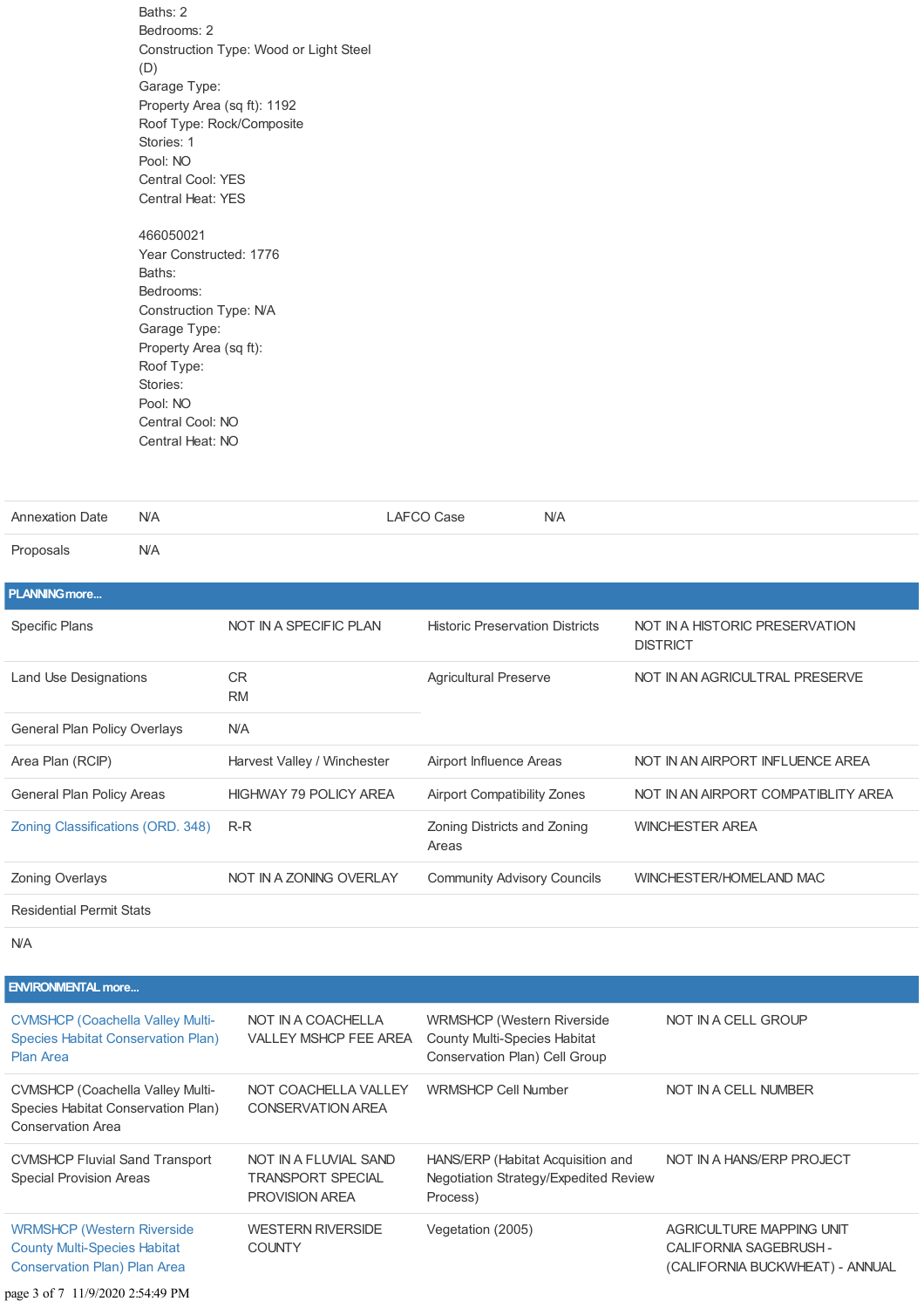| <b>Fire</b>                                                                                       |                                       |                                                            |                                                                                   |                                               |                                                                                                                                                                                                                                                       |                                                                          |                                            |
|---------------------------------------------------------------------------------------------------|---------------------------------------|------------------------------------------------------------|-----------------------------------------------------------------------------------|-----------------------------------------------|-------------------------------------------------------------------------------------------------------------------------------------------------------------------------------------------------------------------------------------------------------|--------------------------------------------------------------------------|--------------------------------------------|
|                                                                                                   | Fire Hazard Classification (Ord. 787) |                                                            |                                                                                   |                                               | <b>MODERATE</b>                                                                                                                                                                                                                                       | Fire Responsibility Area                                                 | <b>SRA</b>                                 |
| <b>DEVELOPMENT FEES</b>                                                                           |                                       |                                                            |                                                                                   |                                               |                                                                                                                                                                                                                                                       |                                                                          |                                            |
|                                                                                                   | Conservation Plan) Fee Area (Ord 875) | <b>CVMSHCP (Coachella Valley Multi-Species Habitat</b>     |                                                                                   |                                               | NOT IN A COACHELLA<br><b>VALLEY MSHCP FEE AREA</b>                                                                                                                                                                                                    | RBBD (Road & Bridge Benefit<br>District)                                 | <b>MENIFEE VALLEY ZONE</b><br>E1           |
| WRMSHCP (Western Riverside County Multi-Species<br>Habitat Conservation Plan) Fee Area (Ord. 810) |                                       | <b>COUNTY</b>                                              | <b>WESTERN RIVERSIDE</b>                                                          | DIF (Development Impact Fee<br>Area Ord. 659) | <b>HARVEST</b><br>VALLEY/WINCHESTER.<br>AREA 16                                                                                                                                                                                                       |                                                                          |                                            |
| Ord. 824)                                                                                         |                                       | <b>Western TUMF (Transportation Uniform Mitigation Fee</b> |                                                                                   |                                               | IN OR PARTIALLY WITHIN A<br><b>TUMF FEE AREA</b>                                                                                                                                                                                                      | SKR Fee Area (Stephen's<br>Kagaroo Rat Ord. 663.10)                      | IN OR PARTIALLY WITHIN<br>THE SKR FEE AREA |
| Ord. 673)                                                                                         |                                       | Eastern TUMF (Transportation Uniform Mitigation Fee        |                                                                                   |                                               | NOT IN THE EASTERN<br><b>TUMF FEE AREA</b>                                                                                                                                                                                                            | DA (Development Agreements)                                              | NOT IN A DEVELOPMENT<br><b>AGREEMENT</b>   |
| <b>TRANSPORTATION more</b>                                                                        |                                       |                                                            |                                                                                   |                                               |                                                                                                                                                                                                                                                       |                                                                          |                                            |
| Circulation                                                                                       |                                       | IN OR PARTIALLY WITHIN A CIRCULATION                       |                                                                                   |                                               | Road Book Page                                                                                                                                                                                                                                        |                                                                          | 122                                        |
| <b>Element Ultimate</b><br>Right-of-Way                                                           |                                       | ELEMENT RIGHT-OF-WAY                                       |                                                                                   |                                               | <b>Transportation Agreements</b>                                                                                                                                                                                                                      |                                                                          | <b>NOT IN A TRANS</b><br><b>AGREEMENT</b>  |
|                                                                                                   |                                       |                                                            |                                                                                   |                                               | Acceptability Process) Corridors                                                                                                                                                                                                                      | CETAP (Community and Environmental Transportation                        | SR-79 RE-ALIGNMENT<br><b>ALTERNATIVES</b>  |
| <b>HYDROLOGY</b>                                                                                  |                                       |                                                            |                                                                                   |                                               |                                                                                                                                                                                                                                                       |                                                                          |                                            |
| <b>Flood Plan Review</b>                                                                          |                                       | OUTSIDE FLOODPLAIN, REVIEW NOT REQUIRED                    |                                                                                   |                                               |                                                                                                                                                                                                                                                       | Watershed                                                                | <b>SANTA MARGARITA</b>                     |
| <b>Water District</b>                                                                             |                                       | EASTERN MUNICIPAL WATER DISTRICT                           |                                                                                   |                                               |                                                                                                                                                                                                                                                       |                                                                          |                                            |
| <b>Flood Control District</b>                                                                     |                                       |                                                            |                                                                                   | RIVERSIDE COUNTY FLOOD CONTROL DISTRICT       |                                                                                                                                                                                                                                                       |                                                                          |                                            |
| <b>GEOLOGIC</b>                                                                                   |                                       |                                                            |                                                                                   |                                               |                                                                                                                                                                                                                                                       |                                                                          |                                            |
| Fault Zone                                                                                        | <b>NOT IN A</b><br><b>FAULT ZONE</b>  | Paleontological<br>Sensitivity                             |                                                                                   |                                               | HIGH SENSITIVITY (HIGH B): SENSITIVITY EQUIVALENT TO HIGH A, BUT IS BASED ON THE<br>OCCURRENCE OF FOSSILS AT A SPECIFIED DEPTH BELOW THE SURFACE. THE CATEGORY HIGH<br>B INDICATES THAT FOSSILS ARE LIKELY TO BE ENCOUNTERED AT OR BELOW FOUR FEET OF |                                                                          |                                            |
| Faults                                                                                            | <b>NOT IN A</b><br><b>FAULT LINE</b>  |                                                            |                                                                                   |                                               |                                                                                                                                                                                                                                                       | DEPTH. AND MAY BE IMPACTED DURING EXCAVATION BY CONSTRUCTION ACTIVITIES. |                                            |
| Liquefaction LOW<br>Potential                                                                     |                                       |                                                            |                                                                                   |                                               |                                                                                                                                                                                                                                                       |                                                                          |                                            |
| Subsidence                                                                                        | <b>SUSCEPTIBLE</b>                    |                                                            |                                                                                   |                                               |                                                                                                                                                                                                                                                       |                                                                          |                                            |
| <b>MISCELLANEOUS</b>                                                                              |                                       |                                                            |                                                                                   |                                               |                                                                                                                                                                                                                                                       |                                                                          |                                            |
| <b>School District</b>                                                                            |                                       |                                                            | <b>HEMET UNIFIED</b>                                                              |                                               |                                                                                                                                                                                                                                                       |                                                                          |                                            |
| Communities                                                                                       |                                       |                                                            | <b>WINCHESTER</b>                                                                 |                                               |                                                                                                                                                                                                                                                       |                                                                          |                                            |
| Lighting (Ord. 655)                                                                               |                                       |                                                            | ZONE: B                                                                           |                                               |                                                                                                                                                                                                                                                       |                                                                          |                                            |
| 2010 Census Tract<br>427.37                                                                       |                                       |                                                            |                                                                                   |                                               |                                                                                                                                                                                                                                                       |                                                                          |                                            |
| Farmland                                                                                          |                                       |                                                            | OTHER LANDS                                                                       |                                               |                                                                                                                                                                                                                                                       |                                                                          |                                            |
| <b>Special Notes</b>                                                                              |                                       |                                                            | NO SPECIAL NOTES                                                                  |                                               |                                                                                                                                                                                                                                                       |                                                                          |                                            |
| <b>Tax Rate Areas</b>                                                                             |                                       |                                                            | 071290 - CO FREE LIBRARY<br>071290 - CSA 146<br>071290 - CSA 152<br>071290 - EMWD |                                               | 071290 - CO STRUCTURE FIRE PROTECTION<br>071290 - CO WASTE RESOURCE MGMT DIST                                                                                                                                                                         |                                                                          |                                            |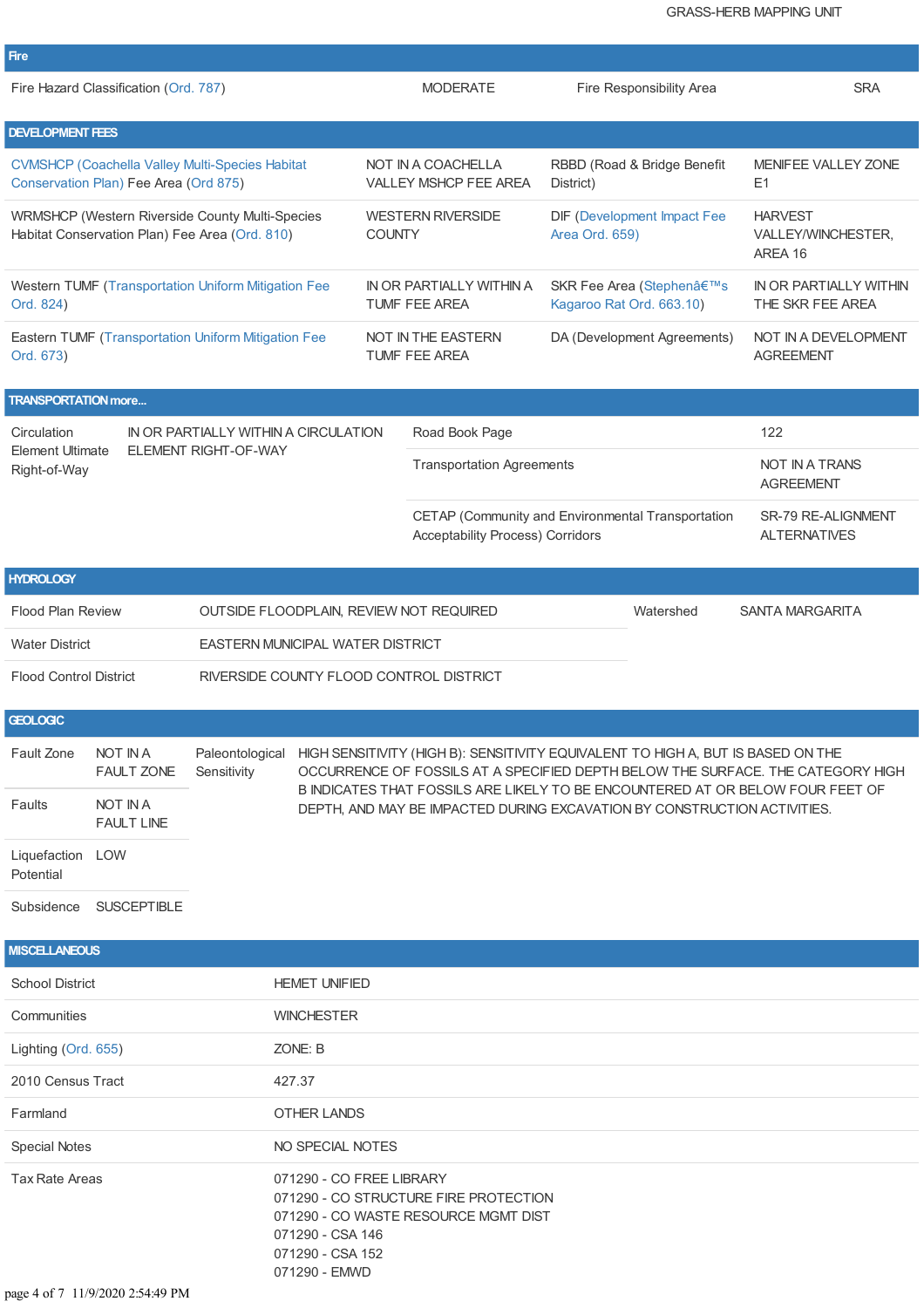| 071290 - ELOOD CONTROL ADMIN              |
|-------------------------------------------|
| 071290 - FLOOD CONTROL ZN 4               |
| 071290 - GENERAL                          |
| 071290 - GENERAL PURPOSE                  |
| 071290 - HEMET UNIFIED SCHOOL             |
| 071290 - MT SAN JACINTO JR COLLEGE        |
| 071290 - MWD EAST 1301999                 |
| 071290 - RIV CO REGIONAL PARK & OPEN SP   |
| 071290 - RIVERSIDE CO OFC OF EDUCATION    |
| 071290 - SAN JACINTO BASIN RESOURCE CONS  |
| 071290 - SAN JACINTO VALLEY CEMETERY      |
| 071290 - SO. CALIF, JT(19,30,33,36,37,56) |
| 071290 - VALLEY HEALTH SYSTEM HOSP DIST   |
| 071290 - VALLEY WIDE REC & PK             |
|                                           |

#### **Department of Enviromental Health Permits**

| <b>Septic Permits</b>     |                         |                          |                              |                          |  |
|---------------------------|-------------------------|--------------------------|------------------------------|--------------------------|--|
| Record Id                 | <b>Application Date</b> | Plan Check Approved Date | <b>Final Inspection Date</b> | Approved Date            |  |
| <b>N/A</b>                | <b>N/A</b>              | <b>N/A</b>               | <b>N/A</b>                   | <b>N/A</b>               |  |
| <b>Well Water Permits</b> |                         |                          |                              |                          |  |
| Record Id                 | PE                      | Permit Paid Date         | Permit Approved Date         | <b>Well Finaled Date</b> |  |
| WP0008383<br>WP0021951    | Well Abandonment        | 13 Sep 2011              | 09 Aug 2001<br>13 Sep 2011   |                          |  |

## **PLUS PERMITS & CASES**

#### **Administrative Cases**

| Case       |            | <b>Case Description</b> | ՟tatus<br>. |
|------------|------------|-------------------------|-------------|
| <b>N/A</b> | <b>N/A</b> |                         | <b>N/A</b>  |

#### **Building and Safety Cases**

| Case              | <b>Case Description</b>                 | <b>Status</b>  |
|-------------------|-----------------------------------------|----------------|
| 053845            | MH SITE PREP                            | <b>FINAL</b>   |
| 053859            | <b>LOW PROFILE</b>                      | <b>FINAL</b>   |
| 054034            | M/H INSTALLATION O/B                    | <b>FINAL</b>   |
| 056616            | DETACHED GARAGE PRIGR M-1 WOOD 420 4410 | <b>FINAL</b>   |
| 145942            | <b>SITE PREP</b>                        | <b>FINAL</b>   |
| 221713            | MH SITE PREP                            | <b>FINAL</b>   |
| 221888            | LOW PROFILE TO MH                       | <b>ISSUED</b>  |
| 279427            | MH INSTALL 1976,12X55, LOW PRO          | <b>FINAL</b>   |
| BZ333493          | M/H UTILTIES TO WELL AND ELECTRIC       | <b>FINAL</b>   |
| BZ362977          | <b>WATER SOFTENER</b>                   | CANCELED       |
| BZA004523         | M/H INSTALLATION (12X70 SKYLINE)        | <b>FINAL</b>   |
| <b>Code Cases</b> |                                         |                |
| Case              | <b>Case Description</b>                 | <b>Status</b>  |
| CV1102756         |                                         | Closed - Field |

Non-Billable

CV1301407 Closed - Verified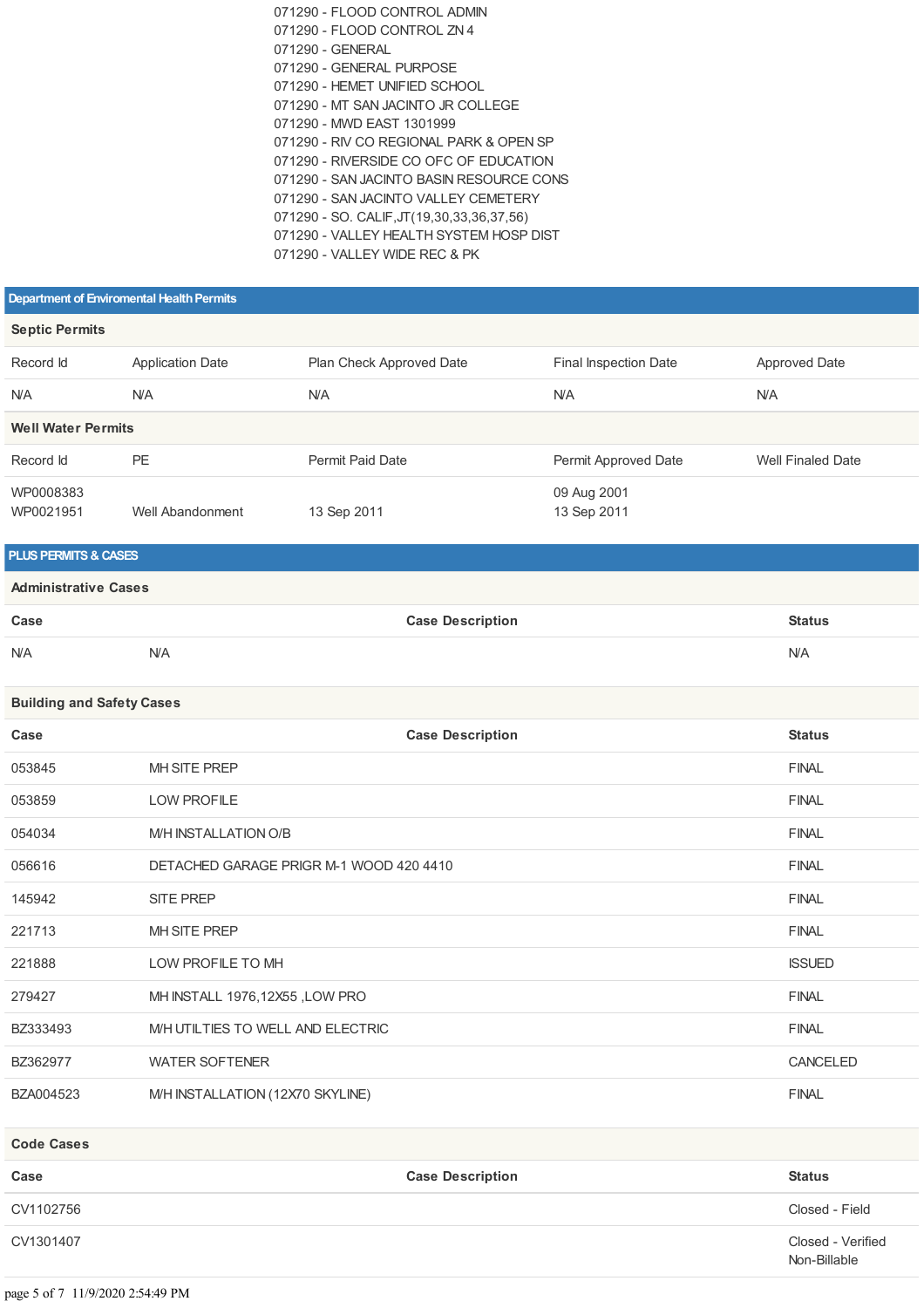| CV1301499 | Closed - Verified<br>Non-Billable |
|-----------|-----------------------------------|
| CV1503180 | Closed-Verified                   |

Billable

| <b>Fire Cases</b> |                         |                                   |
|-------------------|-------------------------|-----------------------------------|
| Case              | <b>Case Description</b> | <b>Status</b>                     |
| FHAZ1008198       |                         | Closed - Verified<br>Non-Billable |
| FHAZ1106236       |                         | Closed - Verified<br>Non-Billable |
| FHAZ1209571       |                         | Closed - Verified<br>Non-Billable |
| FHAZ1209572       |                         | Closed - Verified<br>Non-Billable |
| FHAZ1209573       |                         | Closed - Verified<br>Non-Billable |
| FHAZ1303279       |                         | Closed - Verified<br>Non-Billable |
| FHAZ1303280       |                         | Closed - Verified<br>Non-Billable |
| FHAZ1303281       |                         | Closed - Verified<br>Non-Billable |
| FHAZ1403069       |                         | Closed - Verified<br>Non-Billable |
| FHAZ1403070       |                         | Closed - Verified<br>Non-Billable |
| FHAZ1403898       |                         | Closed - Verified<br>Non-Billable |
| FHAZ1504649       |                         | Closed - Verified<br>Non-Billable |
| FHAZ1602019       |                         | Closed - Verified<br>Non-Billable |
| FHAZ1800002       |                         | Closed - Verified<br>Non-Billable |
| FHAZ1903784       |                         | Closed - Verified<br>Non-Billable |
| FHAZ1903785       |                         | Closed - Verified<br>Non-Billable |
| FHAZ1903786       |                         | Closed - Verified<br>Non-Billable |

| <b>Planning Cases</b> |                                                                           |                   |
|-----------------------|---------------------------------------------------------------------------|-------------------|
| Case                  | <b>Case Description</b>                                                   | <b>Status</b>     |
| CEQ200003             | GAS STATION, CAR WASH, AND STORAGE                                        | APPLIED           |
| CUP200001             | GAS STATION, CAR WASH, AND STORAGE                                        | <b>LDC REVIEW</b> |
| CZ2000004             | CHANGE OF ZONE FROM R-R TO C-1/C-P FOR GAS STATION, CAR WASH, AND STORAGE | <b>APPLIED</b>    |
| PAR190044             | PRE-APPLICATION REVIEW FOR GAS STATION AND STORAGE                        | <b>APPROVED</b>   |